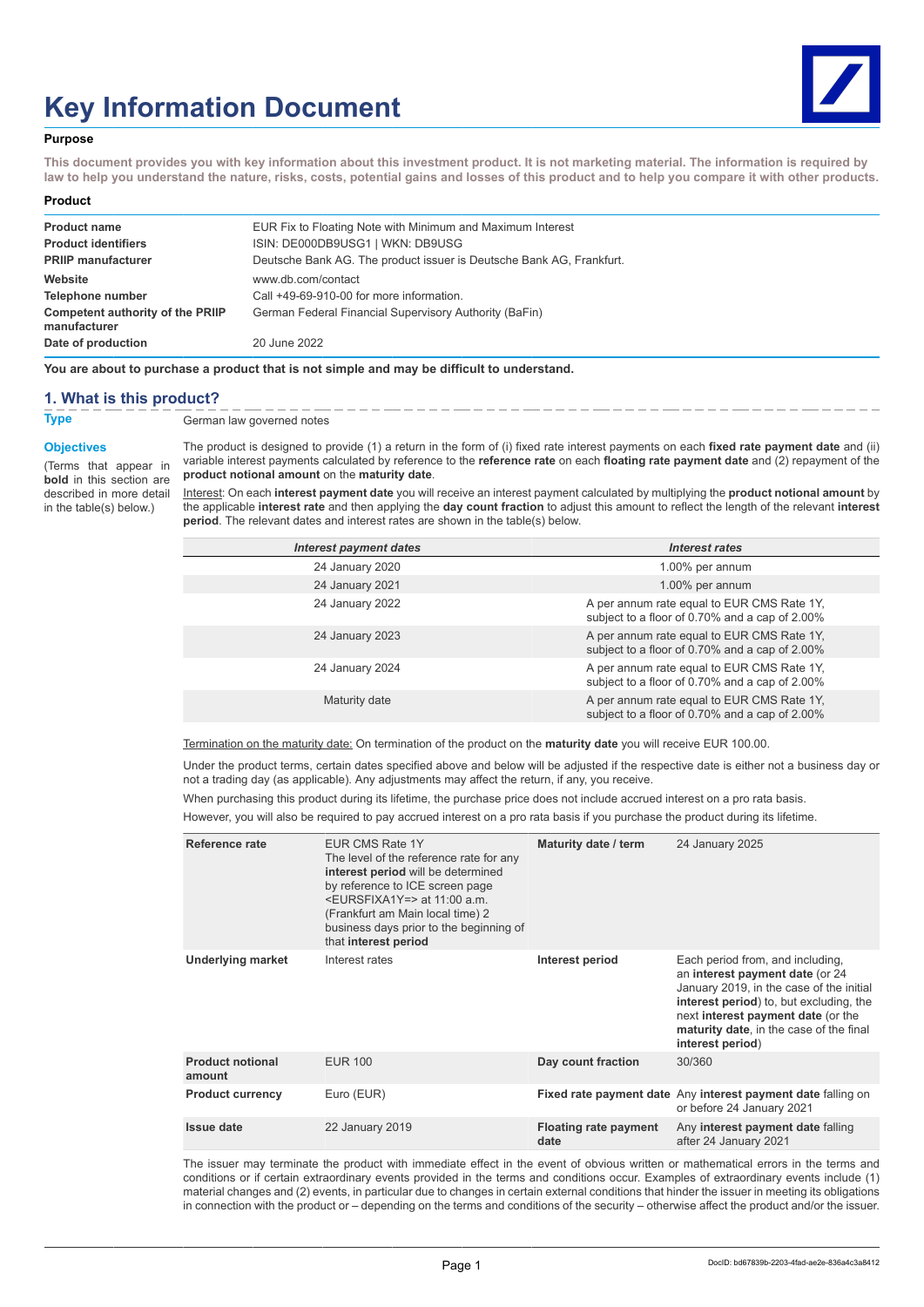In case of immediate termination, the return (if any) may be significantly lower than the purchase price, but will reflect the product's market value and, if higher, any minimum redemption (alternatively, in some cases the corresponding compounded amount may be paid out at the product's scheduled maturity). Instead of immediate termination, the issuer may also amend the terms and conditions.

Provided that in the event of any inconsistency and/or conflict between the foregoing paragraph and any applicable law, order, rule or other legal requirement of any governmental or regulatory authority in a territory in which this product is offered, such national requirements shall prevail.

**Intended retail investor**

The product is intended for private clients who pursue the objective of general capital formation/asset optimization and have a shortterm investment horizon. This product is a product for clients who have sufficient knowledge and / or experience to make an informed investment decision. The investor cannot bear any losses on the capital invested and attaches importance to capital protection.

## **2. What are the risks and what could I get in return?**

**Risk indicator**





**The risk indicator assumes you keep the product for 2 years and 7 months. The actual risk can vary significantly if you cash in at an early stage and you may get back less.**

The summary risk indicator is a guide to the level of risk of this product compared to other products. It shows how likely it is that the product will lose money because of movements in the markets or because we are not able to pay you.

We have classified this product as 1 out of 7, which is the lowest risk class. This rates the potential losses from future performance at a very low level, and poor market conditions are very unlikely to impact our capacity to pay you.

You are entitled to receive back at least 100.00% of your capital. However, this protection against future market performance will not apply if you cash in before maturity or in case of immediate termination by the issuer.

If we are not able to pay you what is owed, you could lose your entire investment.

**Market developments in the future cannot be accurately predicted. The scenarios shown are only an indication of some of the possible outcomes based on recent returns. Actual returns could be lower.**

| <b>Investment: EUR 10,000</b> |                                        |               |                                 |
|-------------------------------|----------------------------------------|---------------|---------------------------------|
| <b>Scenarios</b>              |                                        | 1 year        | 2 years and 7 months            |
|                               |                                        |               | (Recommended<br>holding period) |
| <b>Stress scenario</b>        | What you might get back after<br>costs | EUR 10,123.47 | EUR 10,623.24                   |
|                               | Average return each year               | 1.23%         | 2.35%                           |
| Unfavourable scenario         | What you might get back after<br>costs | EUR 10.270.50 | EUR 10.623.24                   |
|                               | Average return each year               | 2.70%         | 2.35%                           |
| <b>Moderate scenario</b>      | What you might get back after<br>costs | EUR 10,320.14 | EUR 10,623.24                   |
|                               | Average return each year               | 3.20%         | 2.35%                           |
| <b>Favourable scenario</b>    | What you might get back after<br>costs | EUR 10,355.98 | EUR 10,623.24                   |
|                               | Average return each year               | 3.56%         | 2.35%                           |

This table shows the money you could get back over the next 2 years and 7 months under different scenarios, assuming that you invest EUR 10,000.

The scenarios shown illustrate how your investment could perform. You can compare them with the scenarios of other products. The scenarios presented are an estimate of future performance based on evidence from the past on how the value of this investment varies, and are not an exact indicator. What you get will vary depending on how the market performs and how long you keep the product. The stress scenario shows what you might get back in extreme market circumstances, and it does not take into account the situation where we are not able to pay you.

The figures shown include all the costs of the product itself, but may not include all the costs that you pay to your advisor or distributor. The figures do not take into account your personal tax situation, which may also affect how much you get back.

## **3. What happens if Deutsche Bank AG, Frankfurt is unable to pay out?**

You are exposed to the risk that the issuer might be unable to fulfil its obligations in respect of the product – e.g. in the event of insolvency (inability to pay / overindebtedness) or an administrative order of resolution measures. In case of a crisis of the issuer such an order can also be issued by a resolution authority in the run-up of an insolvency proceeding. In doing so, the resolution authority has extensive intervention powers. Among other things, it can reduce rights of the investors to zero, terminate the product or convert it into shares of the issuer and suspend rights of the investors. With regard to the basic ranking of the issuer's obligations in the event of action by the resolution authority, please see www.bafin.de and search for the keyword "Haftungskaskade". A total loss of your capital invested is possible. The product is a debt instrument and as such is not covered by any deposit protection scheme.

## **4. What are the costs?**

The Reduction in Yield (RIY) shows what impact the total costs you pay will have on the investment return you might get. The total costs take into account oneoff, ongoing and incidental costs.

The amounts shown here are the cumulative costs of the product itself, for two different holding periods. They include potential early exit penalties. The figures assume you invest EUR 10,000. The figures are estimates and may change in the future.

**Performance scenarios**